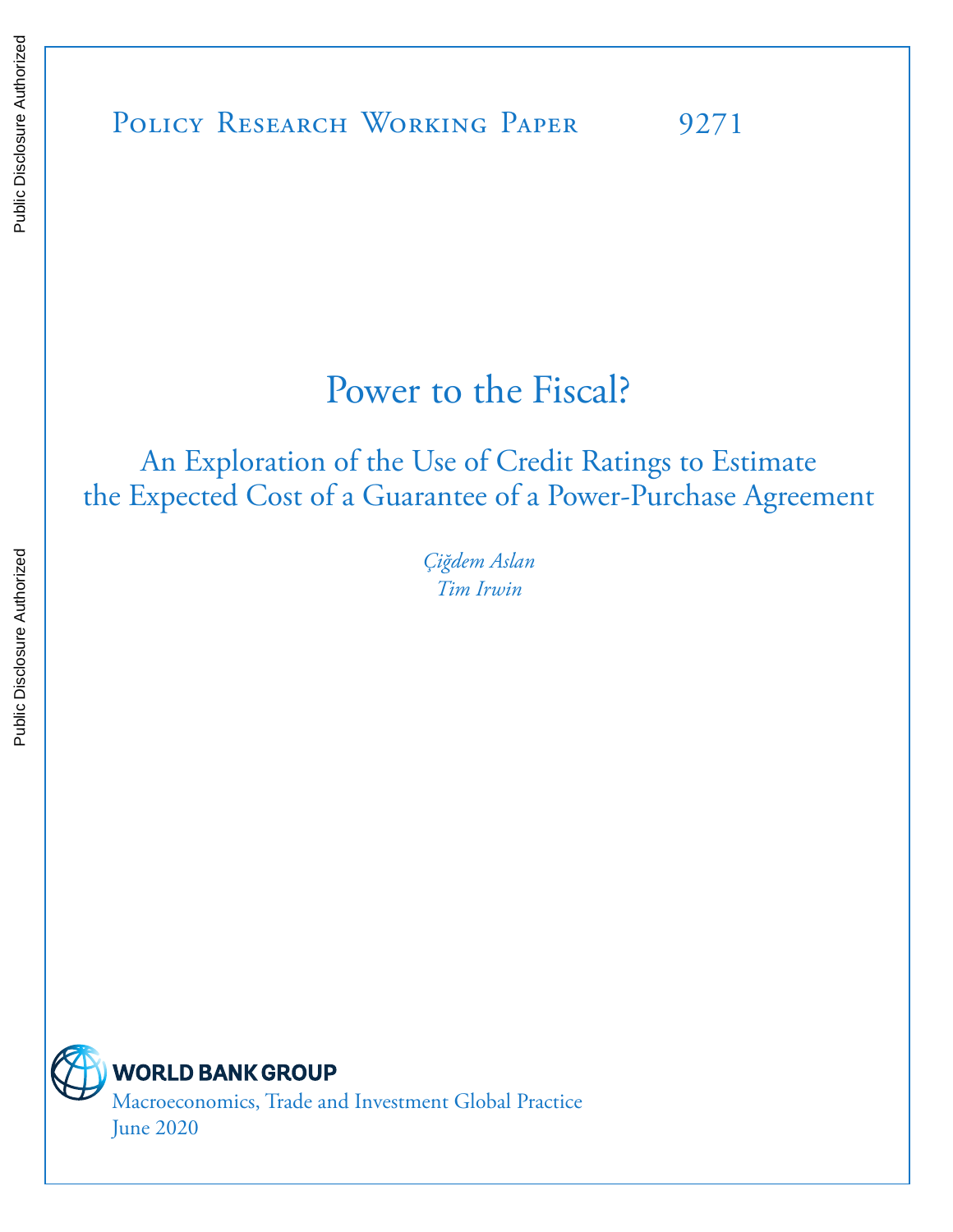# **Abstract**

Ministries of finance are often asked to guarantee a stateowned electricity utility's payments to an independent power producer under a power-purchase agreement. To decide whether to grant the guarantee, the ministry should have at least a rough estimate of the guarantee's expected cost. Making use of an analogy between a power-purchase agreement and a debt contract, this paper shows how the ministry can get such an estimate by applying a method developed to estimate the expected cost of debt guarantees. An estimate of the probability of the utility's not being able

to meet its obligations under the power-purchase agreement can be derived from the utility's actual or estimated credit rating in the absence of government support. The government's expected payments under the guarantee can then be estimated by multiplying the utility's payments under the power-purchase agreement by this probability. The estimates produced by the method will be imprecise, but the method may be easier to apply than alternative methods, and an imprecise estimate may be better for policy makers than no estimate.

This paper is a product of the Macroeconomics, Trade and Investment Global Practice. It is part of a larger effort by the World Bank to provide open access to its research and make a contribution to development policy discussions around the world. Policy Research Working Papers are also posted on the Web at http://www.worldbank.org/prwp. The authors may be contacted at caslan@worldbank.org.

*The Policy Research Working Paper Series disseminates the findings of work in progress to encourage the exchange of ideas about development*  issues. An objective of the series is to get the findings out quickly, even if the presentations are less than fully polished. The papers carry the *names of the authors and should be cited accordingly. The findings, interpretations, and conclusions expressed in this paper are entirely those of the authors. They do not necessarily represent the views of the International Bank for Reconstruction and Development/World Bank and its affiliated organizations, or those of the Executive Directors of the World Bank or the governments they represent.*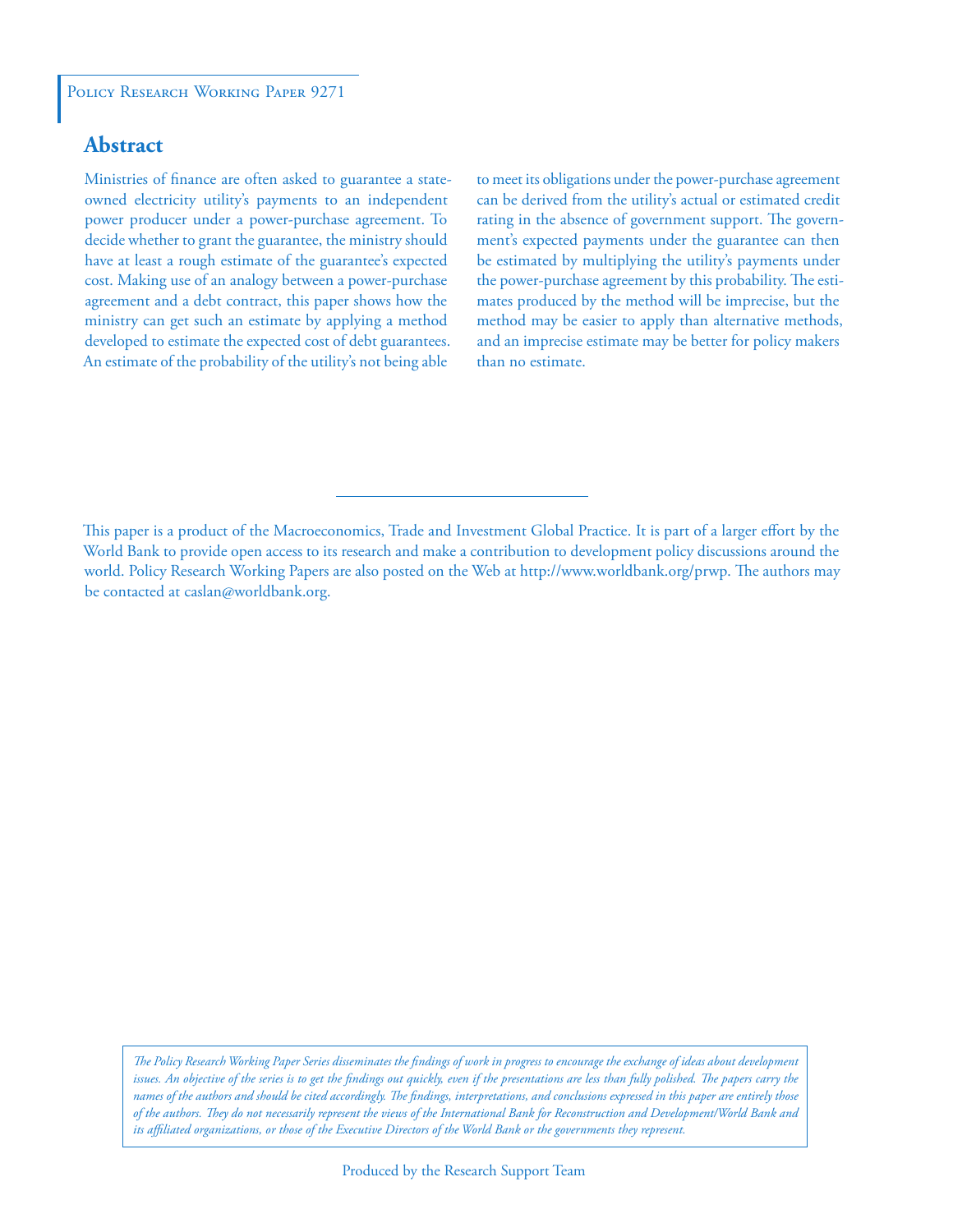# **Power to the Fiscal? An Exploration of the Use of Credit Ratings to Estimate the Expected Cost of a Guarantee of a Power-Purchase Agreement**

Çiğdem Aslan and Tim Irwin

Key words: guarantee, power-purchase agreement, independent power producer, electricity, fiscal risk

JEL codes: H81, L32, L94.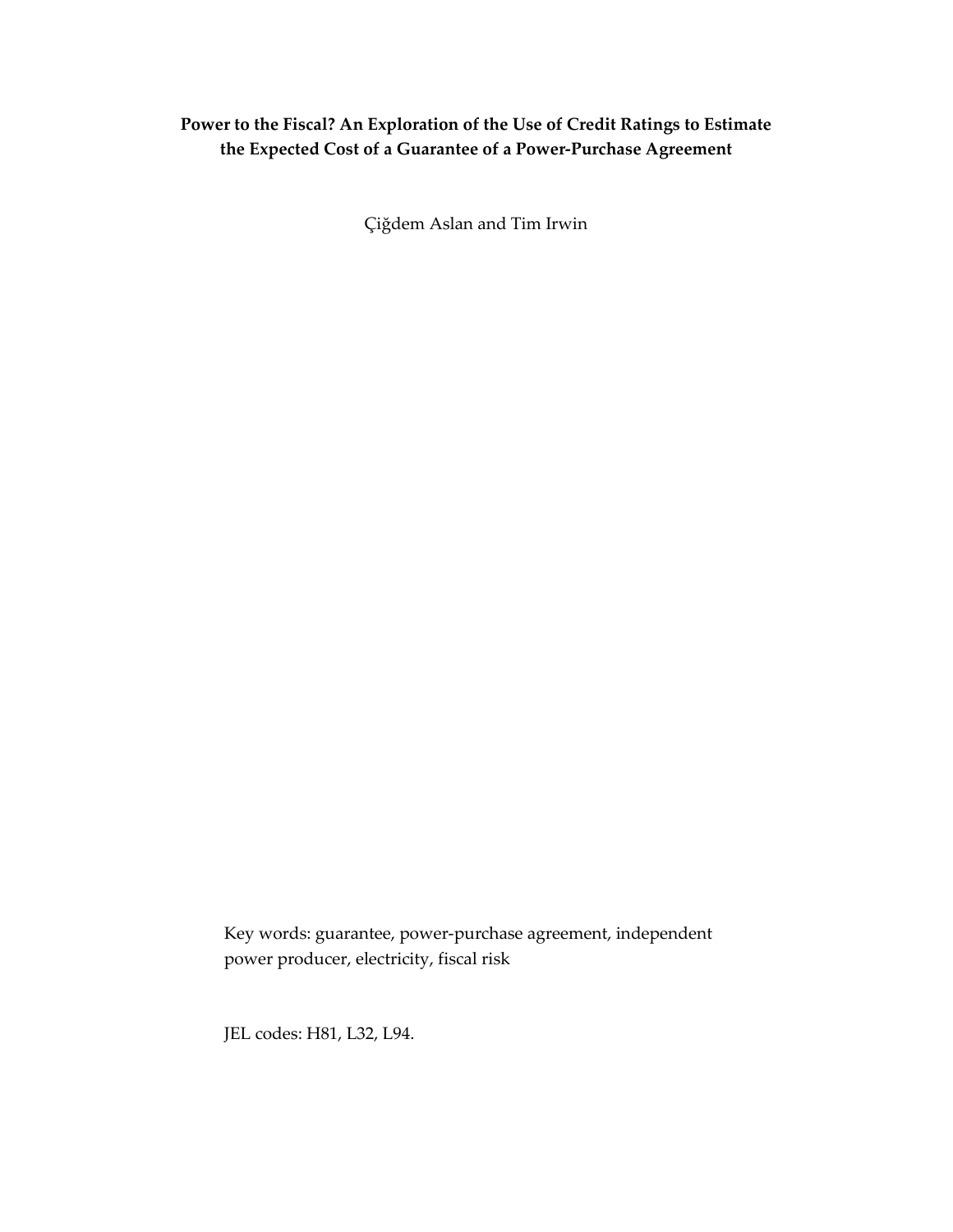# **Contents**

| IV. Using Credit Ratings to Estimate the Expected Cost of a Debt Guarantee  8 |  |
|-------------------------------------------------------------------------------|--|
| V. Using Credit Ratings to Estimate the Expected Cost of a Guarantee of a     |  |
|                                                                               |  |
|                                                                               |  |
|                                                                               |  |
|                                                                               |  |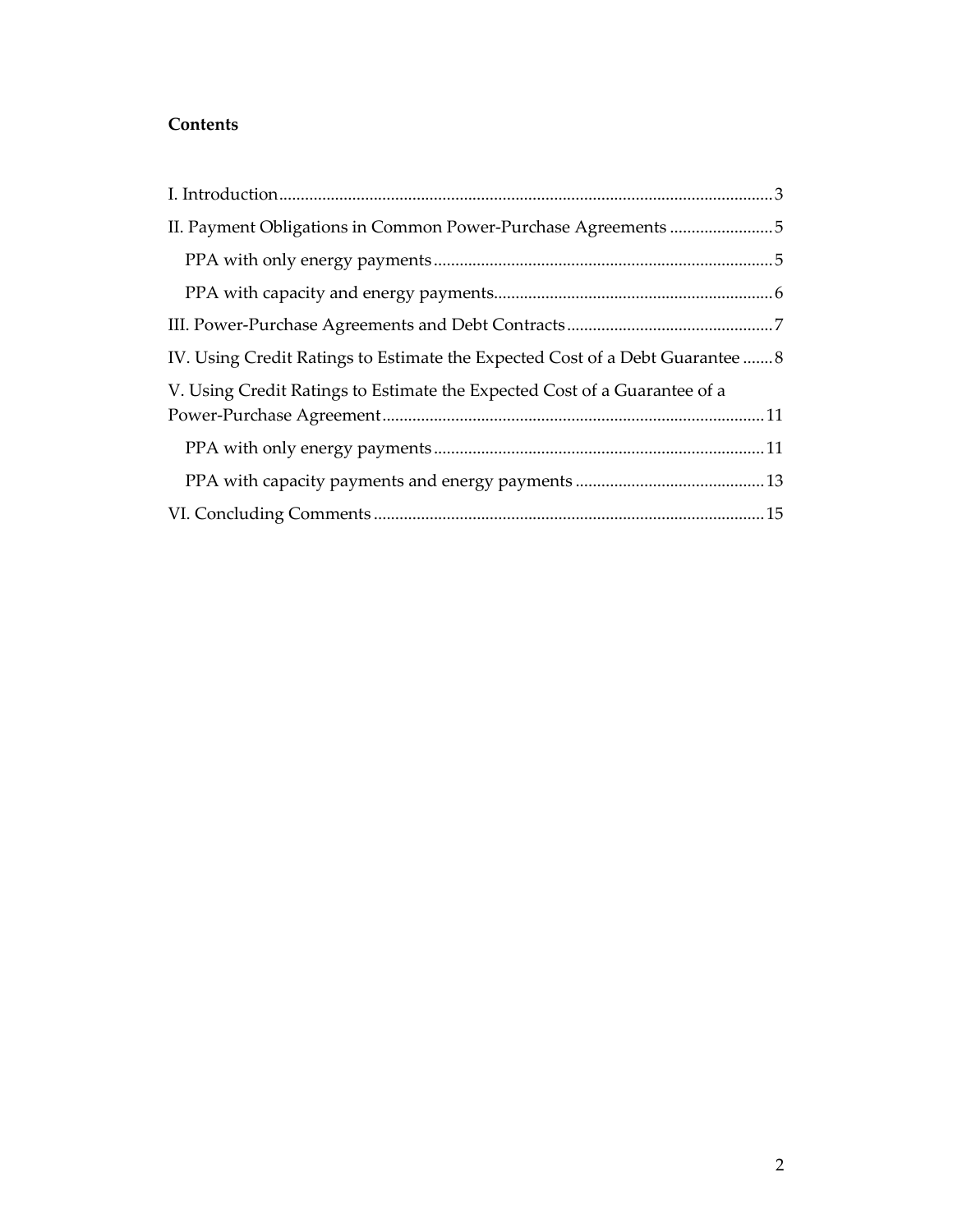#### <span id="page-4-0"></span>**I. Introduction[1](#page-4-1)**

Ministries of finance in developing countries are often asked to guarantee a stateowned electricity utility's payments to an independent power producer (IPP) under a power-purchase agreement (PPA). From a policy-making point of view, there are usually plausible arguments for giving the guarantee to attract muchneeded new investment and plausible arguments for not giving the guarantee on grounds of fiscal prudence.

In the typical case, the ministry of finance is understandably cautious about the risks of guarantees. The state-owned electricity utility's finances may be precarious, so any guarantee may well be called. The ministry may have previously granted guarantees that were in fact called, perhaps during an economic crisis when cash was scarce, and it may fear that credit-rating agencies, bond investors, international organizations, and others will look upon the government's guarantees as a significant source of fiscal risk.

Yet, in this typical case, the risks of not giving the guarantee are also clear. The country typically needs new power-generation plants to meet a growing demand for electricity. The proposed investment may be in renewable energy and reduce the use of coal-fired or other carbon-generating plants, giving it the added benefit of mitigating climate change. As in other public-private partnerships, the investors will probably assume construction and operating risks over most of the life of the plant, probably leading to better management than in projects owned and operated by the state-owned utility. Finally, the government's budget is almost certainly tight, so it probably does not want to finance the investment itself, while the state-owned utility's finances are often too weak for it to finance the investment. Private investment is thus attractive.

But private investors, too, are likely to be wary of risks. In the typical case, the state-owned utility is the only customer to which they are permitted to sell their output, and their investment will be largely irreversible (sunk): unless they operate a power-plant from a barge, they cannot take their investment elsewhere if it proves unprofitable. They can prudently invest only if they have a long-term contract with the utility—a PPA—that promises them a reasonable return. But if

<span id="page-4-1"></span><sup>1</sup> For advice and comments, we thank Pierre Audinet, Fritz Bachmair, Mats Filipsson, Vivien Foster, Freddy Freddy, Fred Haddad, Clive Harris, Matías Herrera Dappe, Vincent Launay, Andrew Lee, Chris Marrison, Zhengjia Meng, Mariano Salto, Satheesh Kumar Sundararajan, Maximilien Queyranne, and Alan Townsend.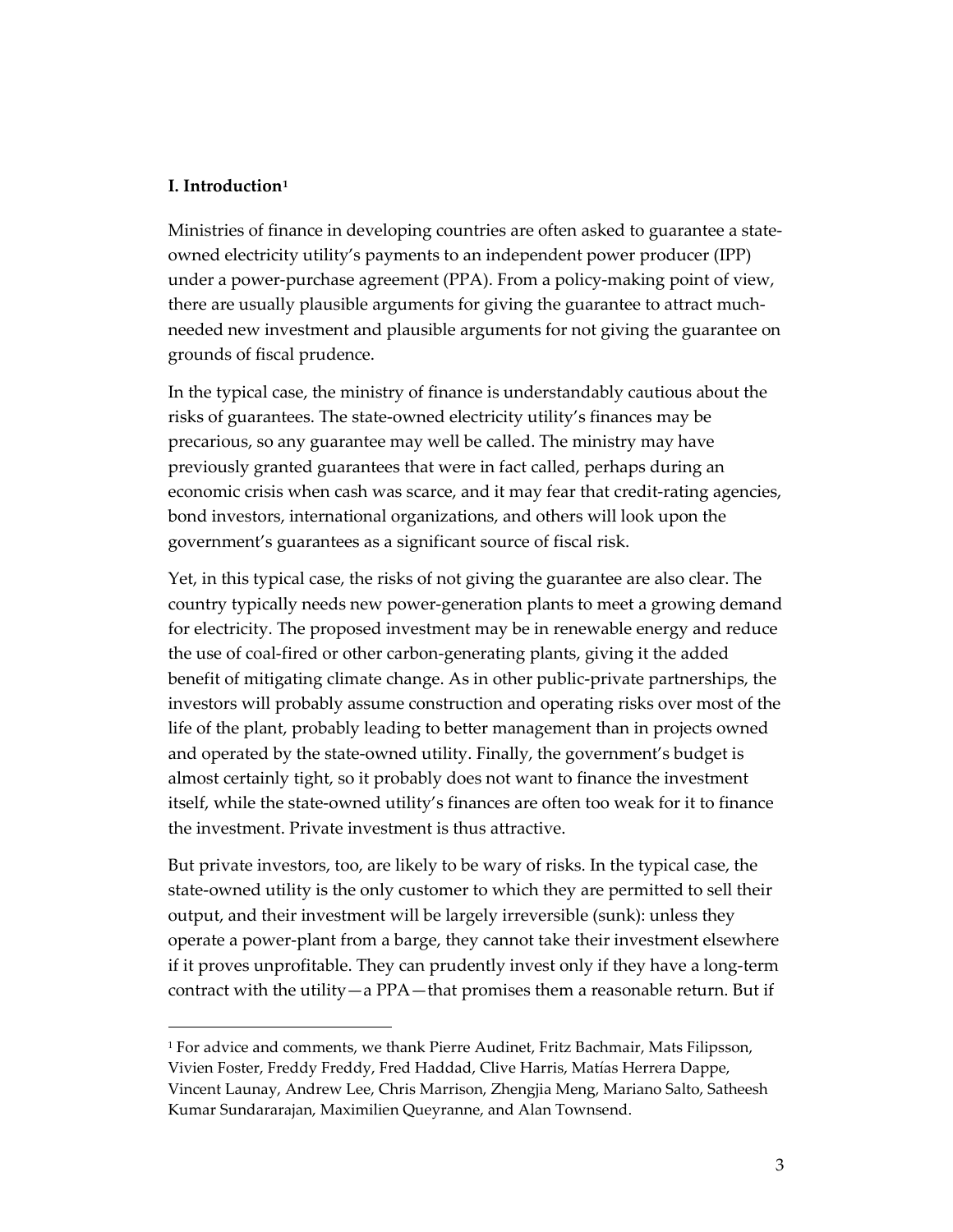the utility's finances are precarious, such a contract may not be enough, because the equity investors and their lenders may reasonably fear that the utility will fail to meet its obligations, especially if the government keeps regulated electricity prices low. To mitigate this risk, the investors and lenders may ask the government to guarantee the utility's payments under the PPA.

The decision whether to grant the guarantee is unlikely to be straightforward. The costs and benefits of the decision depend on several factors that cannot be known with any precision, including the benefits of the investment and the decisions of investors and lenders in the absence of a guarantee. Thus, the decision will almost certainly require the exercise of judgement, not just a mechanical comparison of numerically estimated costs and benefits. But the ministry, and specifically the debt-management office or other group managing fiscal risks, is in a better position to make the judgment if it has some estimate of the expected cost of the guarantee.

Many papers have analyzed how government loan guarantees can be valued, and some work has considered how these ideas can be applied to guarantees of PPAs. Merton (1977) showed that loan guarantees are like put options and can thus be valued using the option-pricing ideas develop by Black and Scholes (1973) and Merton (1973) (see also Sosin, 1980). Baldwin, Lessard, and Mason (1983) and Mody and Patro (1996) pursue these ideas. Lewis and Mody (1997) and Irwin (2007, pp. 166–171) briefly discuss how option-pricing ideas and stochastic simulations can be used to value such guarantees. Bachmair (2016) and Bachmair, Aslan, and Maseko (2019) discuss a different approach, which is to assess loan guarantees by reference to credit ratings, which can be linked to probabilities of default. They also touch briefly on the use of the method to assess guarantees of PPAs.[2](#page-5-0)

This paper explains in more detail how credit ratings can be used to generate a rough estimate of the expected cost of guarantees of PPAs and discusses some of the advantages and disadvantages of the approach. Section II describes the payment obligations that state-owned utilities commonly assume in two kinds of PPAs. Section III discusses the similarities (and dissimilarities) between these payment obligations and payment obligations in debt contracts. Section IV then

<span id="page-5-0"></span><sup>2</sup> There is also work that describes and evaluates IPPs and PPAs. See, for example, Albouy and Bousba (1998), Gray and Schuster (1998), Kerf and others (1998, including Annex 2), Eberhard and others (2016), and PPLRC (2019). Maurer and Barroso (2011) and Rudnick and Velasquez (2018) also describe alternatives to IPPs and PPAs.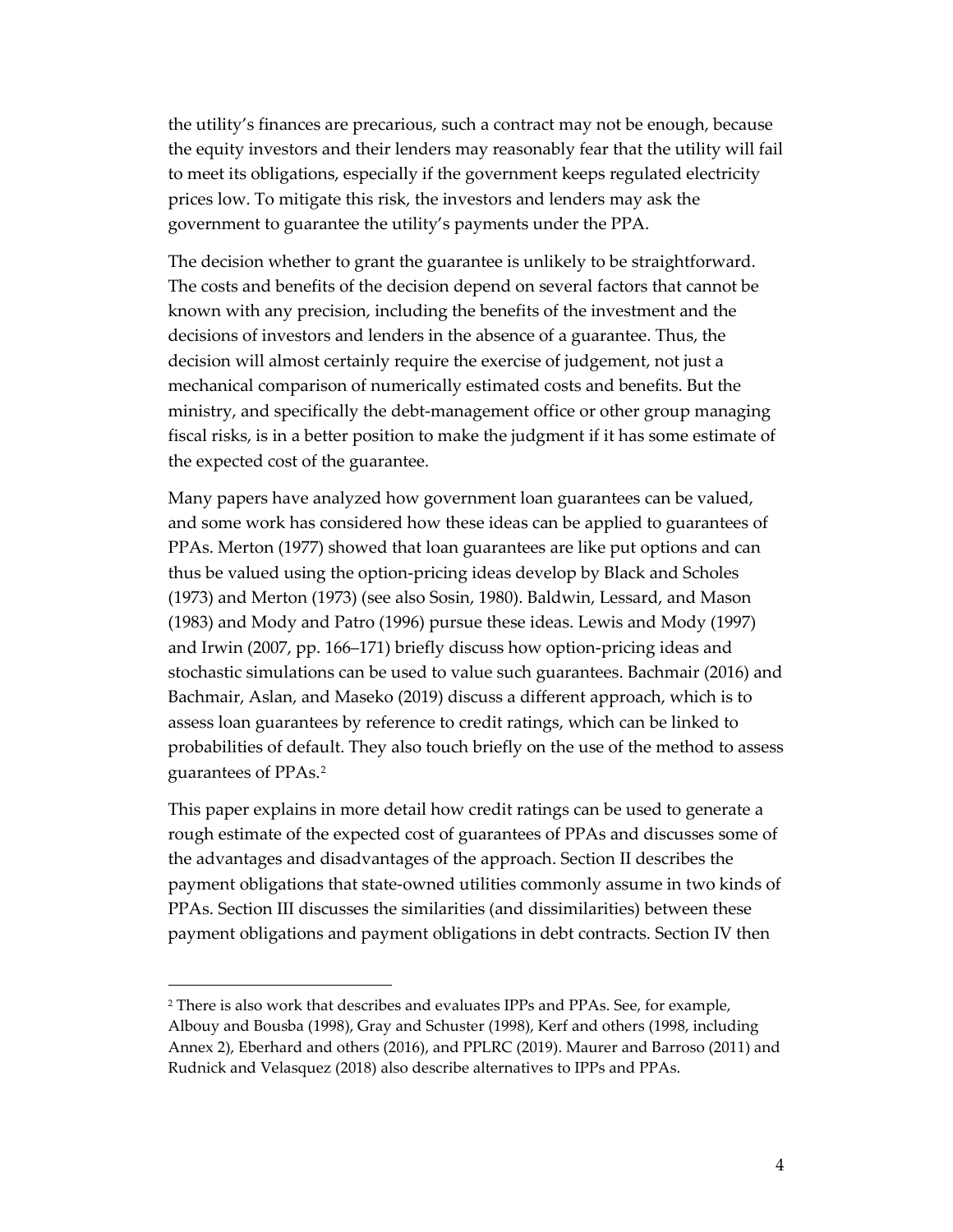summarizes a method for estimating the expected cost of a debt guarantee. Section V then shows how this method can be used to estimate the expected cost of a guarantee of a utility's payments in the two kinds of PPAs. Section VI concludes by mentioning some possible extensions of the approach and some of its limitations.

### <span id="page-6-0"></span>**II. Payment Obligations in Common Power-Purchase Agreements**

Although PPAs cover many issues, the crucial clauses for our purposes are those that determine the payments that the state-owned utility (the "offtaker") must make to the IPP that has invested in the power plant. There is no limit in principle to the variety of payment structures that a utility and an IPP can agree on in a PPA, and we do not attempt to survey the range of payment structures that have been used. Nor do we attempt to describe all the details of the most common structures. To estimate the expected cost of a particular guarantee, a ministry of finance must understand the details of the particular case. But to illustrate the approach set out here, it will be enough to describe the main elements of two common payment structures (see Figure 1).





Source: Authors

### <span id="page-6-1"></span>*PPA with only energy payments*

The first and simpler of the two structures involves payments only for energy produced or deemed to be produced by the IPP.[3](#page-6-2) This structure is commonly

<span id="page-6-2"></span><sup>&</sup>lt;sup>3</sup> If the state-owned utility cannot physically take the energy that is produced, it may still have to pay for the energy that could have been produced. For the purpose of calculating the payment, the energy is deemed to have been produced.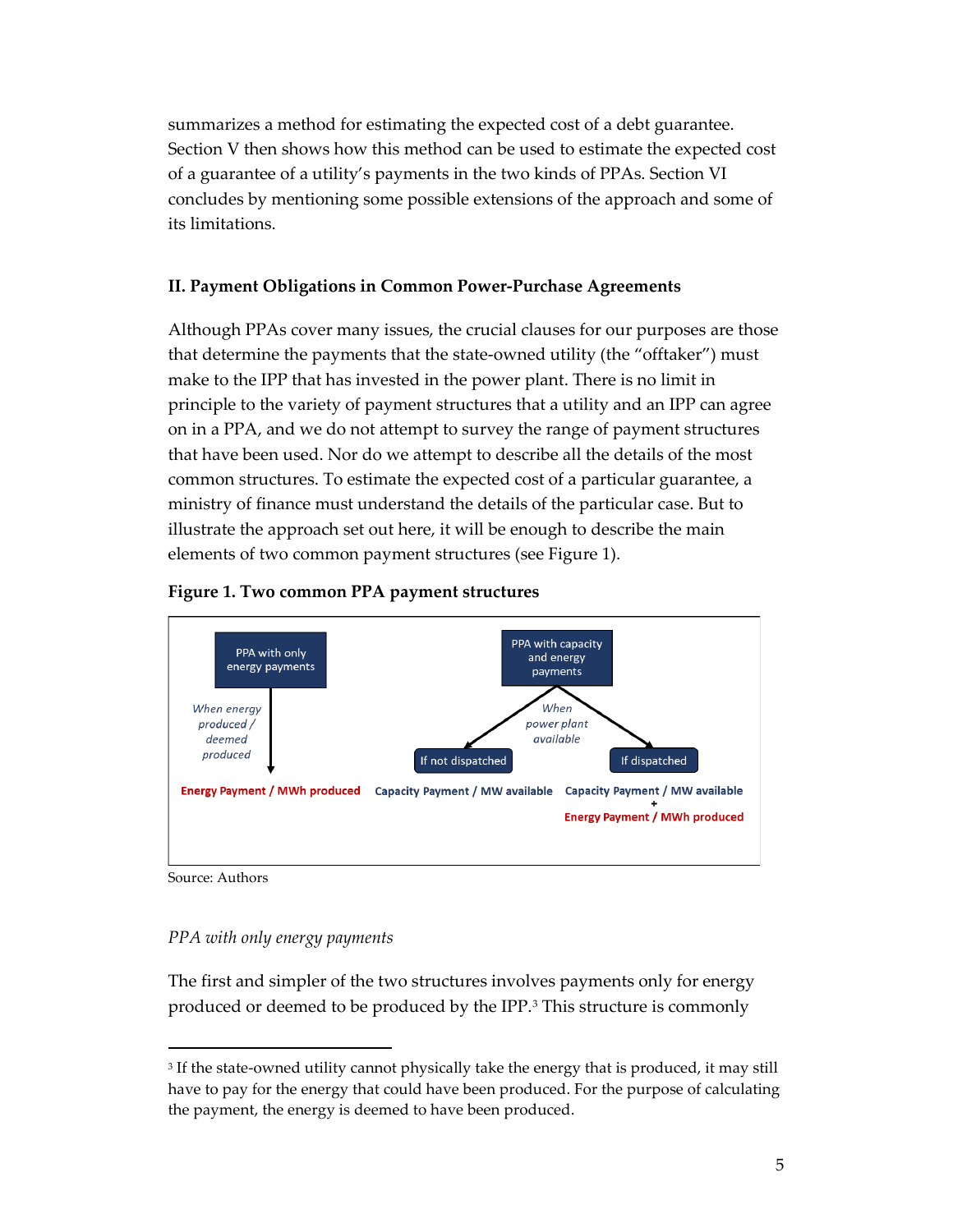used for solar plants, wind farms, and run-of-the-river hydro plants, which all generate energy at a low variable cost. Because the variable cost is low, the plants should normally generate electricity whenever they can.

In these PPAs, the price of energy paid by the utility to the IPP is typically fixed, subject possibly to indexation for inflation. It is thus expressed in real or nominal currency units per unit of energy produced. It may be denominated in local currency or foreign currency, with foreign currency being especially likely if the IPP relies on foreign financing. The payments depend, however, on how much energy is generated, which in turn depends on the availability of the plants and the ultimate source of energy.

The energy payments do not guarantee that the investors will receive an acceptable return on their investment, because the investors' return depends on the costs they incur in constructing and operating the plant and on the availability of the plant and the ultimate source of energy. The investors may thus lose money if there are cost overruns or the plant generates less energy than planned. But, if investors are to be persuaded to invest, the expected payments must be sufficient to cover all their expected costs, including the cost of capital.

#### <span id="page-7-0"></span>*PPA with capacity and energy payments*

A second structure provides for payments for available capacity as well as payments for energy generated. It is commonly used for power plants that convert coal, gas, or diesel to electricity. It can also be used for hydroelectric power plants that generate electricity by allowing scarce water to flow from a reservoir (as opposed to a run-of-the-river hydro plant). A common characteristic of these plants is that their variable costs (the costs that depend on energy generated) are typically important, so they should be dispatched only when no other plants are available to generate energy at a lower variable cost. This is something that the utility is in the best position to know, so it makes sense for the utility, not the IPPs, to decide when the plants run. We assume that the utility can dispatch the power plants in the most cost-efficient way to meet the demand for electricity.

The energy payments in this kind of PPA are made if and only if the plant is dispatched. They typically cover the cost of fuel and other variable operating costs. If the payments are exactly equal to these costs, the IPP is indifferent to dispatch.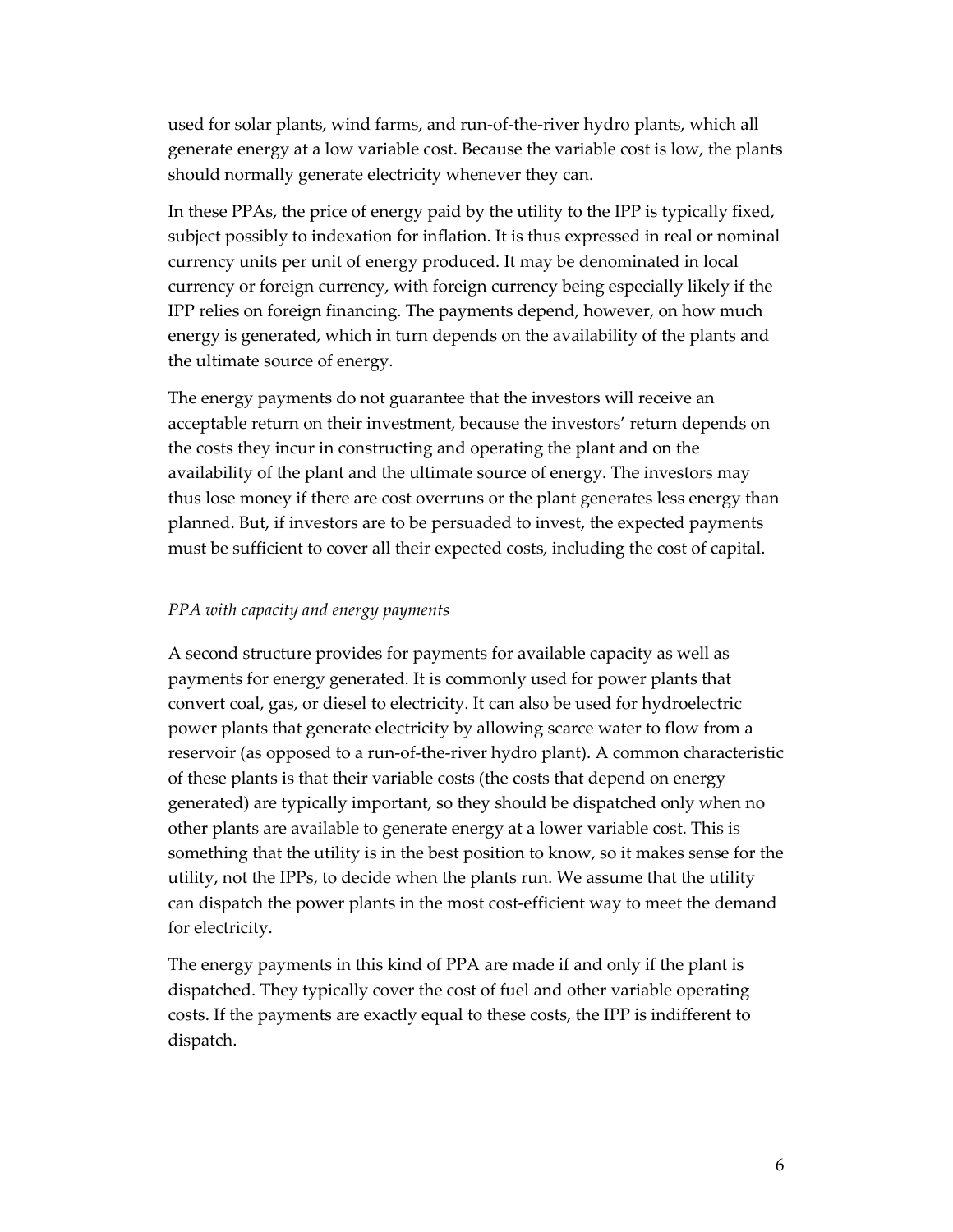By contrast, the capacity payments must be made whether or not the plant is dispatched, so long as it is available to be dispatched. These payments are denominated in currency units per unit of average available electrical capacity.

The capacity payments do not guarantee that the investors will receive an acceptable return on their investment. They are conditional on the plant's being available and thus depend on the plant's being properly built and maintained. And they allow the investors to recoup only reasonable construction costs and operating costs, so the investors may lose money if there are cost overruns.

But if the investors do their part—building and maintaining the plant well and at reasonable cost—the capacity payments ensure that they receive an acceptable return even if the plant is never dispatched—something that is justifiable because it is up to the utility not the IPP to decide whether the plant is dispatched.

#### <span id="page-8-0"></span>**III. Power-Purchase Agreements and Debt Contracts**

One approach to estimating the expected cost of guaranteeing payments under a PPA is to apply a method that has been used to estimate the expected cost of guaranteeing debt-service payments. The approach could be used for any kind of payments, whether debt-like or not, but its use is most plausible for payments that have similarities to debt payments.

PPAs create obligations that differ from the obligations in conventional debt contracts in several ways. The energy payments in energy-payment-only PPAs vary with energy generated, while the energy payments in capacity-payment PPAs are made only if the utility chooses to dispatch the plant. The consequences of not making the payments may also differ from the consequences of not making a debt payment.

But capacity payments and the payments in energy-payment-only PPAs have similarities to debt-service payments. Most notably, the utility has no control over whether the payments must be made, given the commitments it makes in the PPA. In a capacity-payment PPA, the utility must make the capacity payments if the plant is available to be dispatched. In an energy-payment-only PPA, it must make the payments if energy is generated or deemed to be generated, which is something over which it has no control.

The kind of debt that a PPA obligation most closely resembles depends on the PPA. For example, an obligation in a 20-year PPA to make capacity payments denominated in U.S. dollars resembles 20-year amortizing U.S. dollar debt. By contrast, an obligation in a 15-year PPA to make capacity payments denominated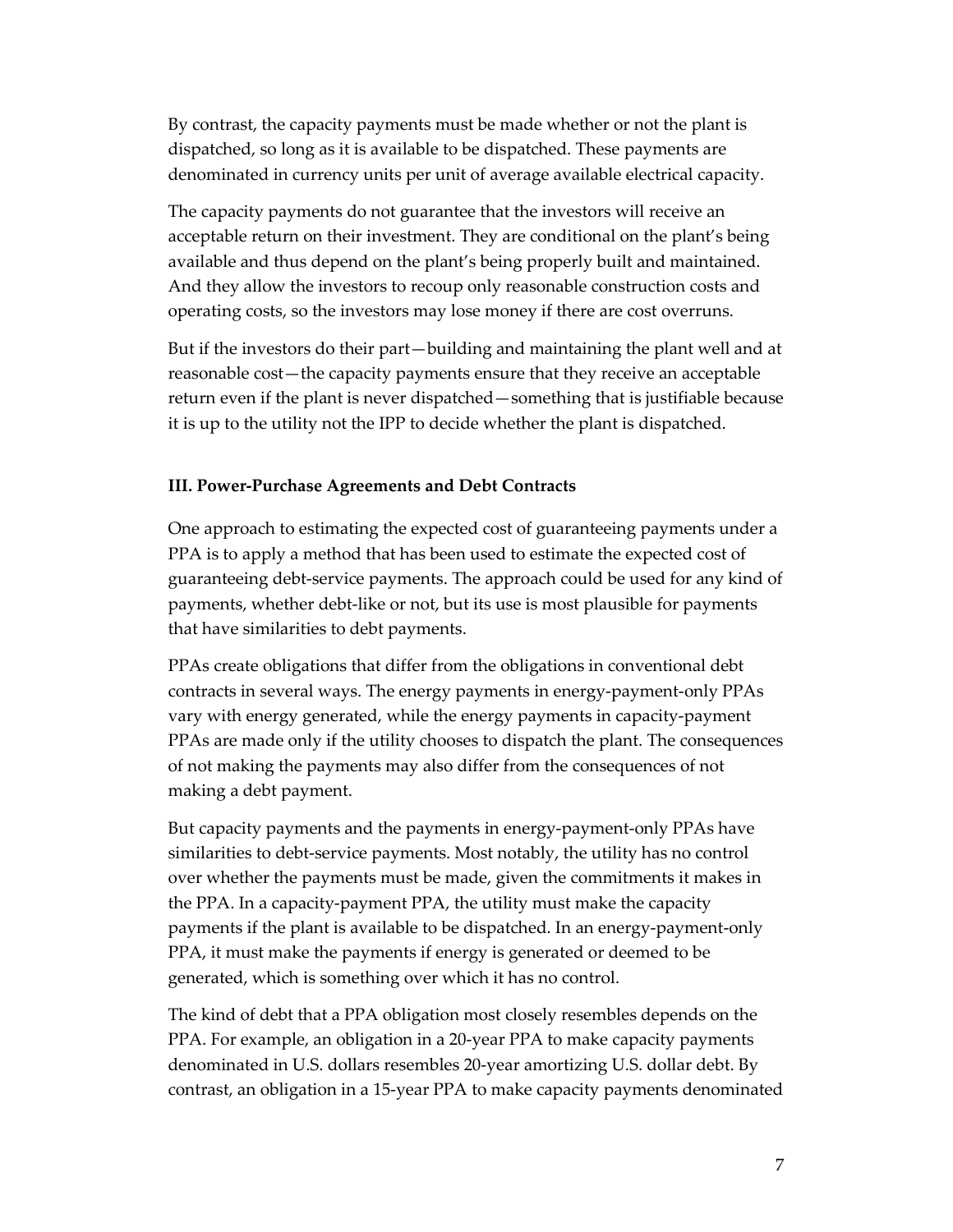in local currency and indexed to local inflation resembles 15-year amortizing inflation-adjusted local-currency debt. The obligation to make energy payments in an energy-payment-only PPA has no close relatives, but resembles a hypothetical kind of indexed debt, in which payments are linked (not to GDP, inflation, or a commodity price) but to energy production.

Because of the similarities between debt and some of the utility's obligations in PPAs, financial analysts sometimes treat PPAs and similar contracts as creating debt (and a corresponding asset) on the balance sheet of the utility. Standard & Poor's (2013, p. 14), for example, writes: "We view long-term purchased power agreements (PPA) as creating fixed, debt-like financial obligations . . ." (See also Standard & Poor's, 2007, and White, Sondhi, and Fried, 1998, p. 548.)

Deciding whether all the utility's payment obligations should be included in an estimate of the expected cost of a guarantee of a PPA raises a difficult issue. It seems clear that capacity payments in a capacity-payment PPA and energy payments in an energy-payment-only PPA should be included, since the utility is obliged to make these payments irrespective of its choices. It is less clear whether the energy payments in a capacity-payment PPA should be included, since the utility decides whether to make these payments when it decides whether to dispatch the plant. From the point of view of the utility, these payments are discretionary; they are not like debt. Moreover, if the utility's default or distress is likely to coincide with low demand for the electricity it sells (for example, because of a recession or a change in technology), the amount of the energy payments could be low in the circumstances in which the guarantee is called. These considerations create a case for not counting in the expected cost of the guarantee the energy payments in a capacity-payment PPA. By contrast, the ministry of finance may not have much control over whether these payments are made, and not including them may underestimate the expected cost of the guarantee.

#### <span id="page-9-0"></span>**IV. Using Credit Ratings to Estimate the Expected Cost of a Debt Guarantee**

While other methods for valuing debt-guarantees could also be applied, and are mentioned below, in Section VI, we consider here a method that relies on credit ratings. The essential idea is that the credit rating can be used to estimate the probability that the government will have to make good on its guarantee; see Bachmair (2016) and Bachmair, Aslan, and Maseko (2019) for details. We consider as an example of this method a case in which a government guarantees conventional debt issued by a state-owned utility.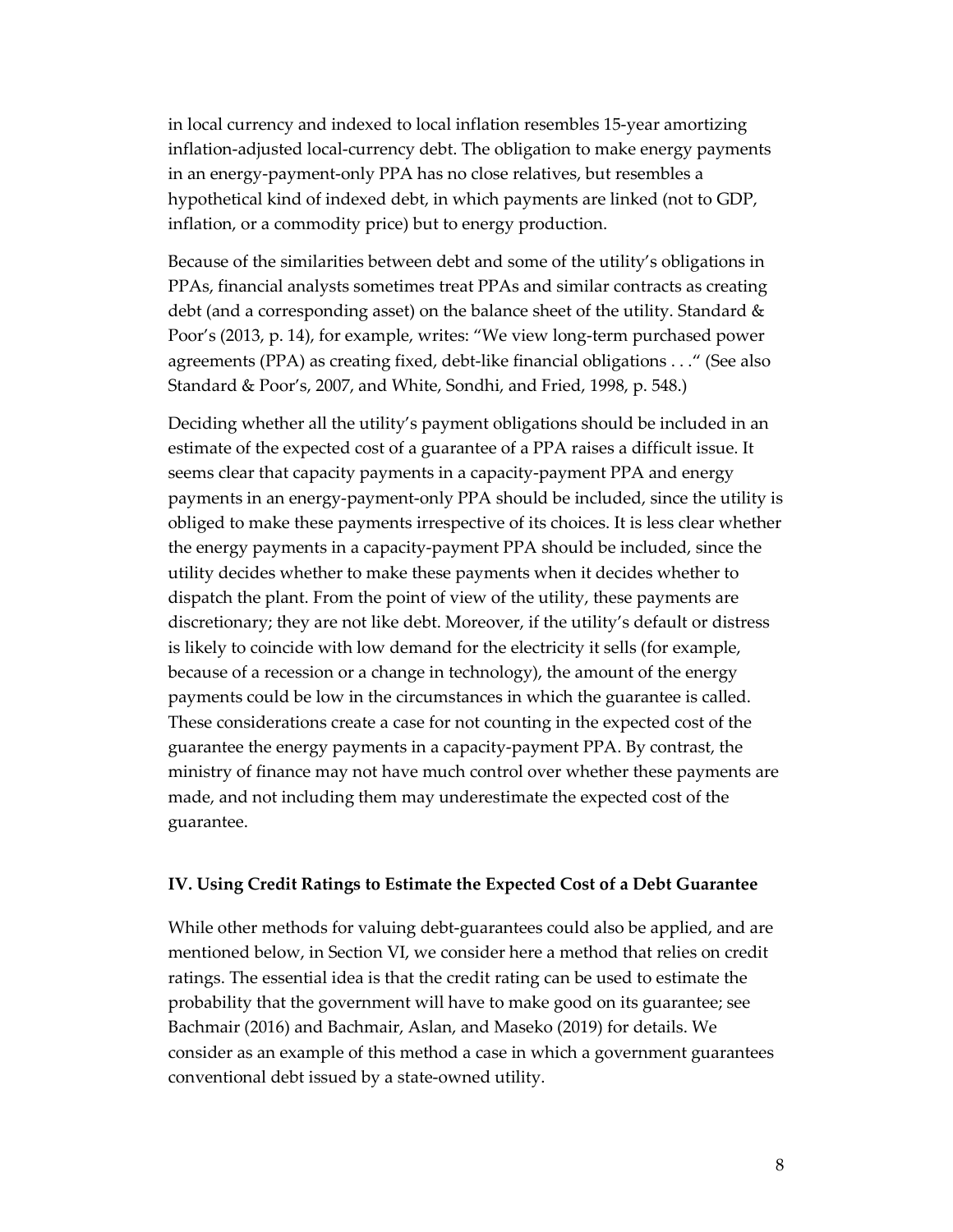The first step in applying this method is to calculate or estimate the future debtservice payments that are being guaranteed, or the exposure, year by year. In the case of standard fixed-rate debt, this is straightforward, but in other cases it may require some estimates. In the case of variable-rate debt, for example, it requires a forecast of future interest rates.

The second step is to assign the utility a credit score. This score will depend on the utility's finances and various aspects of its environment, including the government's policies toward the utility, such as the regulation of the electricity tariffs. The score could be the credit rating of an agency such as Fitch, Moody's, or Standard & Poor's. To estimate the expected cost of the government's guarantee, however, it should be a rating that abstracts from possible government support. The overall (headline) ratings assigned by these agencies incorporates the possibility that the government will help the utility meet its obligations, but the agencies sometimes also report a "standalone" or "baseline" rating that excludes this possibility. If the utility does not have a credit rating, it is necessary to estimate the rating it would get if it had one. Bachmair (2016) and Bachmair, Aslan, and Maseko (2019) discuss how this can be done. See also the documents published by rating agencies that explain how they arrive at credit ratings for utility companies, such as Fitch (2015), Moody's (2018), and Standard & Poor's (2013).

The third step is to relate credit ratings to the probability that the government will have to honor its guarantee, or, more plausibly, that the government will choose to subsidize the utility so that the utility does not default and the guarantee is not officially called. We can call this the probability of distress. Credit-rating agencies such as Moody's and Standard & Poor's have published tables that show the historical relationship between credit ratings and default (e.g., Moody's, 2017). These tables show cumulative probabilities of default by year for 15 or 20 years for (in the case of Moody's) each of the following credit ratings: Aaa, Aa, A, Baa, Ba, B, and Caa-C.

To go from cumulative default rates to estimates of the probabilities of distress, we need to answer two questions. First, should we assume that historic default rates can be used as probabilities of default and that probabilities of distress are the same as probabilities of default? In what follows, we assume, for want of any better assumption, that they are. Second, should we assume that distress continues for the term of the debt? In principle, the utility might be in distress for a few years, but then recover, not simply because the government provided it with cash but because its circumstances changed. To take account of this possibility, we could make an estimate of the probability of the utility's remaining in distress given that it was in distress in the previous year. Then a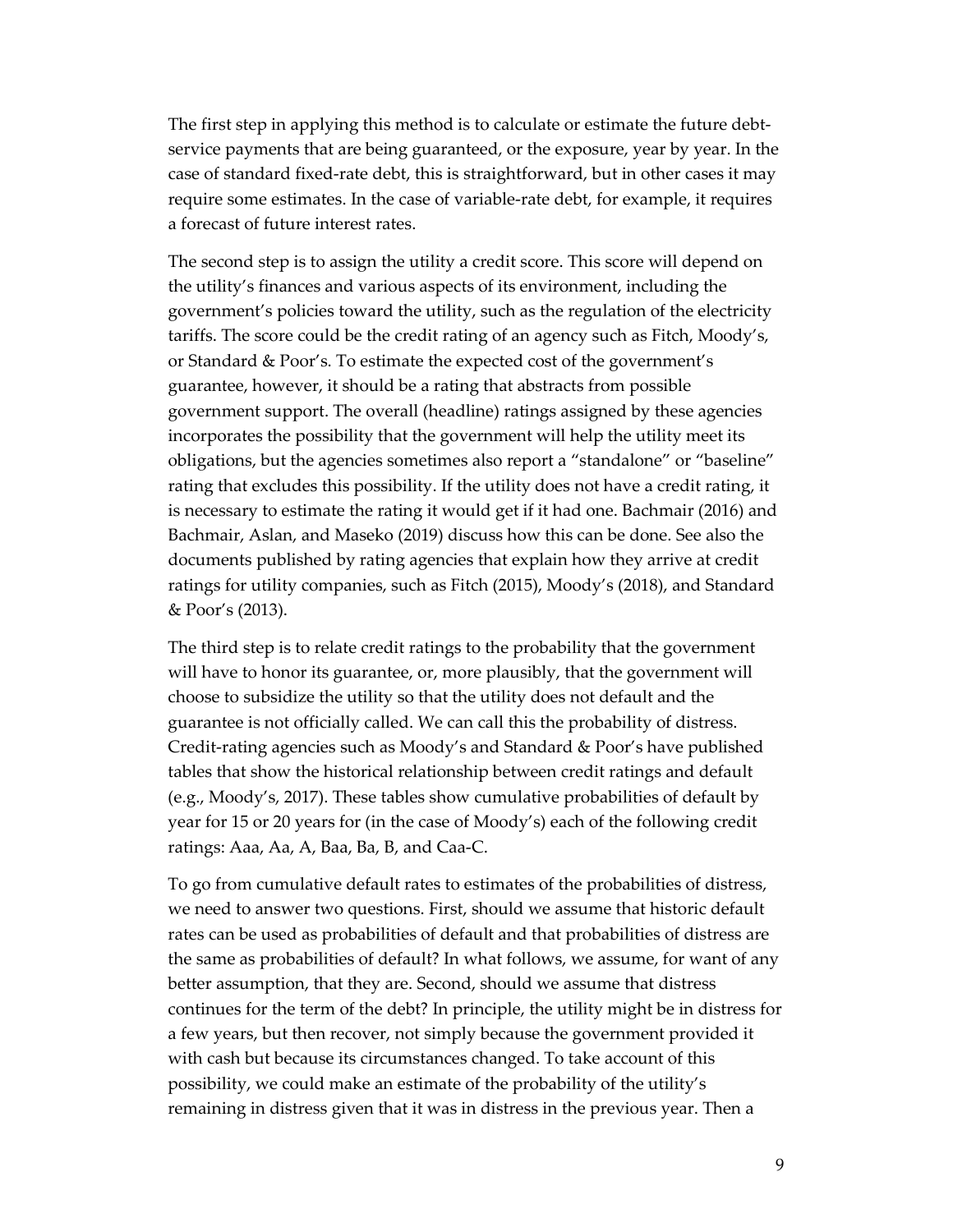probability of the utility's being in distress in a given year could be estimated iteratively from the tables of cumulative probabilities.<sup>[4](#page-11-0)</sup> In what follows, we make the simple, and conservative, assumption that once a utility becomes distressed its distress lasts for the term of the contract.

The fourth step is to estimate the government's loss given distress. The loss given distress depends on whether the guarantor must provide the whole of the payment or only some of it and whether the government subsequently recovers any money from the entity whose borrowing is guaranteed. For simplicity, we make the assumption—again conservative—that the loss given distress is 100 percent of the exposure.

Given this information and these assumptions, it is possible to estimate the net amount that the government can expect to pay each year as a result of its guarantee. In particular, once we have estimated for each year  $t$  the government's exposure  $(E_t)$  and the probability of distress  $(PD_t)$  and made an assumption about the loss given distress  $(LGD)$ , the government's expected payment,  $G_t$ , is given by

$$
G_t = E_t \times PD_t \times LGD.
$$

And once expected payments have been estimated for all the years of the debt contract, an estimate of the present value of the guarantee can be found by discounting the payments at the risk-free rate of interest.

The estimate is an estimate of the expected cost of the (explicit) guarantee relative to a base case in which there is no guarantee at all, including no implicit guarantee. In other words, it is an estimate of the cost of the guarantee relative to a base case in which the government lets the utility default. To estimate the incremental cost of an explicit guarantee over an implicit guarantee, it would be possible to apply a similar approach that, however, focused on the difference between the utility's overall (headline) rating and the government's own sovereign rating, and the implied differences in probabilities of distress.

<span id="page-11-0"></span><sup>&</sup>lt;sup>4</sup> More precisely, let  $c_t$ ,  $f_t$ , and  $p_t$  denote, respectively, the utility's cumulative probability of distress in year  $t$ , the probability of the utility's being in distress for the first time in year  $t$ , and the probability of utility's being in distress in year  $t$ , and let  $r$  denote the probability of the utility's remaining in distress from one year to the next. Then  $f_1 = p_1 =$  $c_1$  and, for  $t > 1$ ,  $f_t = c_t - c_{t-1}$ , and  $p_t = p_{t-1}r + f_t$ .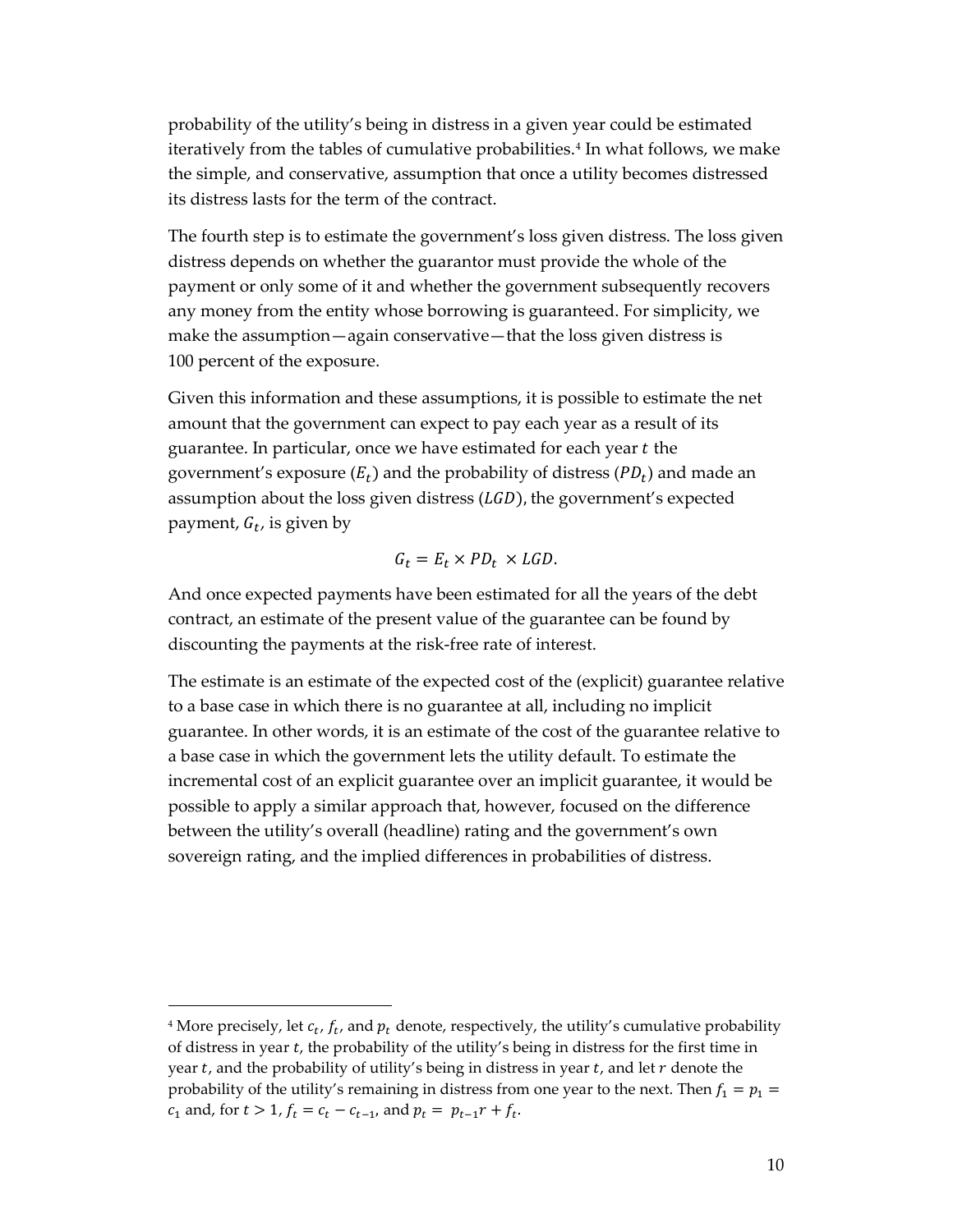# <span id="page-12-0"></span>**V. Using Credit Ratings to Estimate the Expected Cost of a Guarantee of a Power-Purchase Agreement**

If we substitute for debt-service payments the payments that the utility must make to an IPP under a PPA, we can apply the same approach to a PPA guarantee.

We assume for the purpose of the illustration that the possible guarantee covers the entire term of the PPA and applies only to routine (energy or capacity) payments. In particular, we do not consider any guarantee of a termination payment. If the guarantee of routine payments is for a term significantly shorter than the entire PPA, a guarantee of a termination payment may have a large additional cost. But this is not the case if the guarantee covers routine payments for the entire term of the PPA: the effect of termination may be mainly to require an immediate payment roughly equal to the present value of the routine payments that would have been made if the contract had not been terminated. In that case, summing the cost of the guarantee of the routine payments and the guarantee of the termination payment would be double counting.

# <span id="page-12-1"></span>*PPA with only energy payments*

Consider first an energy-payment-only PPA. It might be a PPA for a wind farm or a solar plant or run-of-the-river hydro plant.

We suppose first that, by reading the PPA and seeking the advice of lawyers and other experts familiar with the project, we get the following information:

- The PPA has a term of 15 years.
- The PPA provides that the utility will purchase all the energy produced or deemed produced by the IPP at a year-zero price of 100 pesos per megawatt-hour increased by the actual rate of local consumer price inflation.

For simplicity, we assume all payments are made at the end of year, that the first payment will occur in exactly one year's time (and will be adjusted for actual inflation), and the guarantee is issued today.

We assume next that advice provided by macroeconomists and electricity engineers familiar with the project suggests the following two assumptions:

- Peso inflation is forecast to be 5 percent a year over the term of the PPA.
- The annual electricity production of the plant is forecast to be 300,000 MWh. (This forecast might be derived from data on the maximum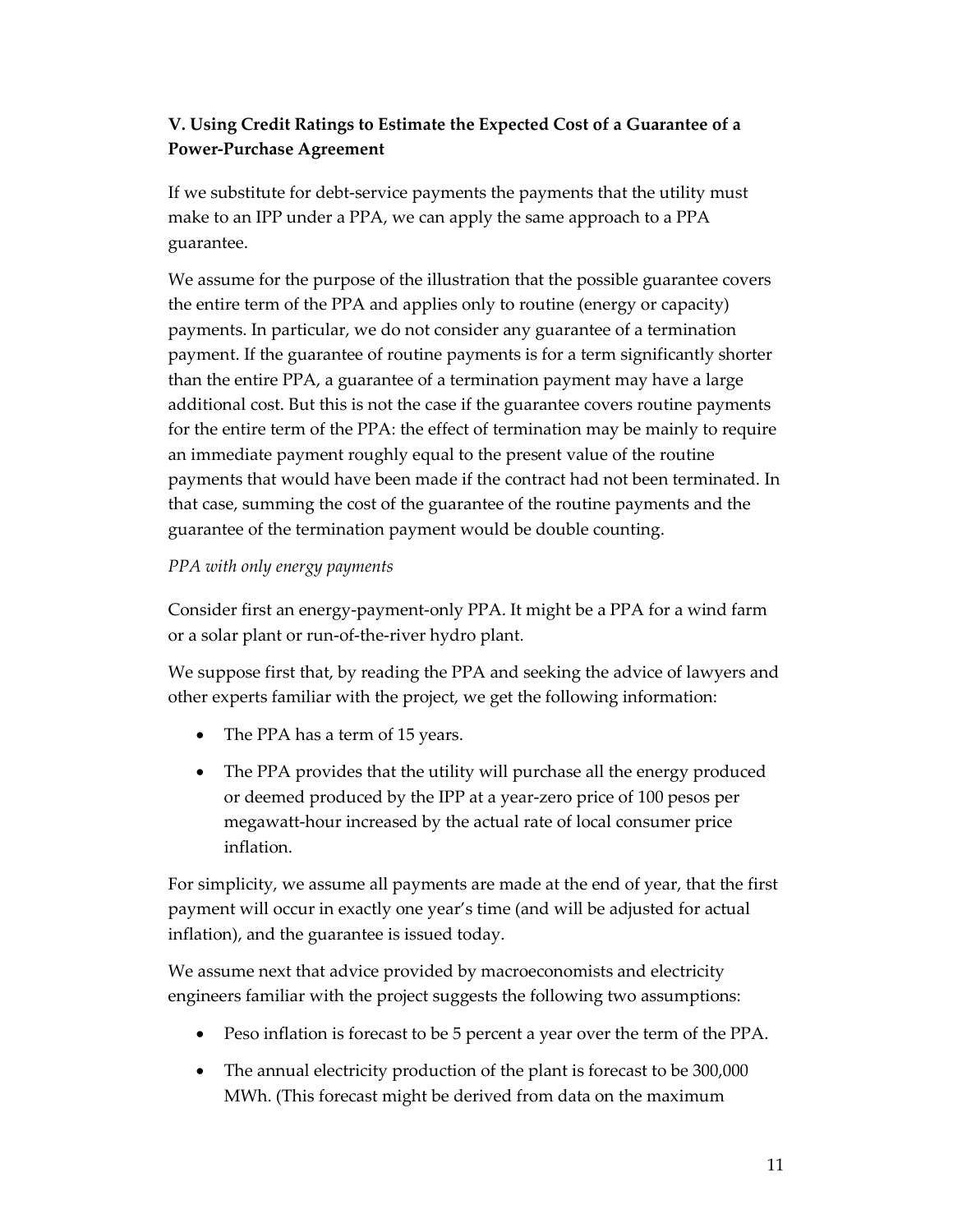capacity of the plant; estimates of the percentage of the time the plant will be available, given maintenance requirements and the possibility of breakdowns; and information on normal hours of sunshine, windspeeds, or river flow as the case may be.)

Finally, we assume that financial analysis and the advice of financial experts suggests that:

- The actual or estimated credit rating for the utility in the absence of government support by, say, Moody's is Baa.
- The best estimate of the relationship between Moody's credit ratings and cumulative probabilities of default is that given in Moody's (2017, Exhibit 33).
- The forecast loss given default is 100 percent.
- The risk-free local-currency rate of interest is 7 percent a year. This rate can be estimated based on yields of the long-term government bonds denominated in local currency.

We can then use these assumptions to arrive to an estimate of the expected cost of the guarantee (see Table 1).

- Given the real price (100 pesos/MWh), forecast inflation of 5 percent a year, and forecast electricity generation of 300,000 MWh a year, the utility's forecast payment in year 1 is 31.5 million pesos. In each following year, the forecast payment increases with inflation by 5 percent.
- In the first year, the assumed probability of default is 0.177 percent, so the estimate of the government's expected payment is approximately 0.06 million pesos. Because the loss given default is assumed to be 100 percent, this is also the expected net payment. The estimated expected net payment increases each year because of inflation and increases in the cumulative probability of default.
- Discounted at a rate of 7 percent a year, the estimated expected net payment in the first year has a present value of approximately 0.05 million pesos. In the following years, discounting increasingly reduces the present value of the estimated expected payments.
- The estimated cost of the guarantee is the sum of the present values of the payments, which works out to be approximately 11.7 million pesos.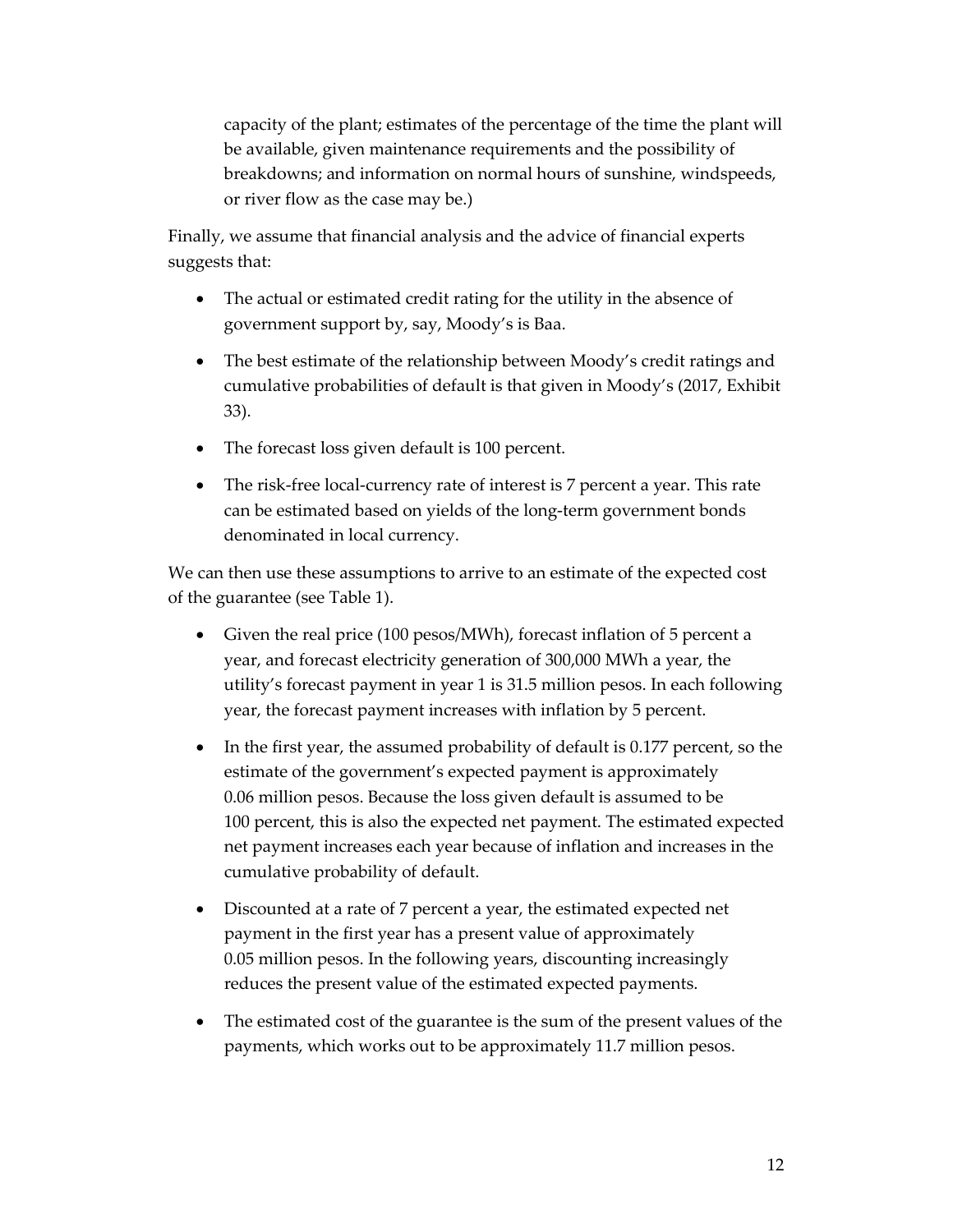| Year           | <b>Forecast</b> | <b>Assumed</b> | <b>Assumed loss</b> | <b>Forecast net</b> | Present value of |
|----------------|-----------------|----------------|---------------------|---------------------|------------------|
|                | energy          | probability    | given default       | guarantee           | net guarantee    |
|                | payment         | of distress    | (%)                 | payment             | payment          |
|                |                 | (%)            |                     |                     |                  |
| $\mathbf{1}$   | 31.5            | 0.177          | 100                 | 0.06                | 0.05             |
| $\overline{2}$ | 33.1            | 0.461          | 100                 | 0.15                | 0.13             |
| 3              | 34.7            | 0.804          | 100                 | 0.28                | 0.23             |
| 4              | 36.5            | 1.216          | 100                 | 0.44                | 0.34             |
| 5              | 38.3            | 1.628          | 100                 | 0.62                | 0.44             |
| 6              | 40.2            | 2.058          | 100                 | 0.83                | 0.55             |
| 7              | 42.2            | 2.472          | 100                 | 1.04                | 0.65             |
| 8              | 44.3            | 2.908          | 100                 | 1.29                | 0.75             |
| 9              | 46.5            | 3.393          | 100                 | 1.58                | 0.86             |
| 10             | 48.9            | 3.925          | 100                 | 1.92                | 0.98             |
| 11             | 51.3            | 4.500          | 100                 | 2.31                | 1.10             |
| 12             | 53.9            | 5.121          | 100                 | 2.76                | 1.23             |
| 13             | 56.6            | 5.760          | 100                 | 3.26                | 1.35             |
| 14             | 59.4            | 6.384          | 100                 | 3.79                | 1.47             |
| 15             | 62.4            | 7.006          | 100                 | 4.37                | 1.58             |
| Total          |                 |                |                     |                     | 11.71            |

**Table 1. Illustrative estimation of expected cost of guarantee of an energypayment-only PPA (million pesos unless noted)**

#### <span id="page-14-0"></span>*PPA with capacity payments and energy payments*

Now consider a capacity-payment PPA. In the example, we include in the estimate of the expected cost of the guarantee only the capacity payments.

We assume that, by reading the PPA and seeking the advice of experts, we get the following information:

- The PPA has, as in the previous case, a term of 15 years.
- The PPA provides that the utility will pay for capacity at a year-zero price of 60,000 U.S. dollars per available megawatt every year, increased each year by U.S. consumer price inflation.

As above, we assume for simplicity that all payments are made at the end of year, that the first payment will occur in exactly one year's time, and the guarantee is issued today.

We assume next that advice provided by macroeconomists and electricity engineers familiar with the project suggests the following: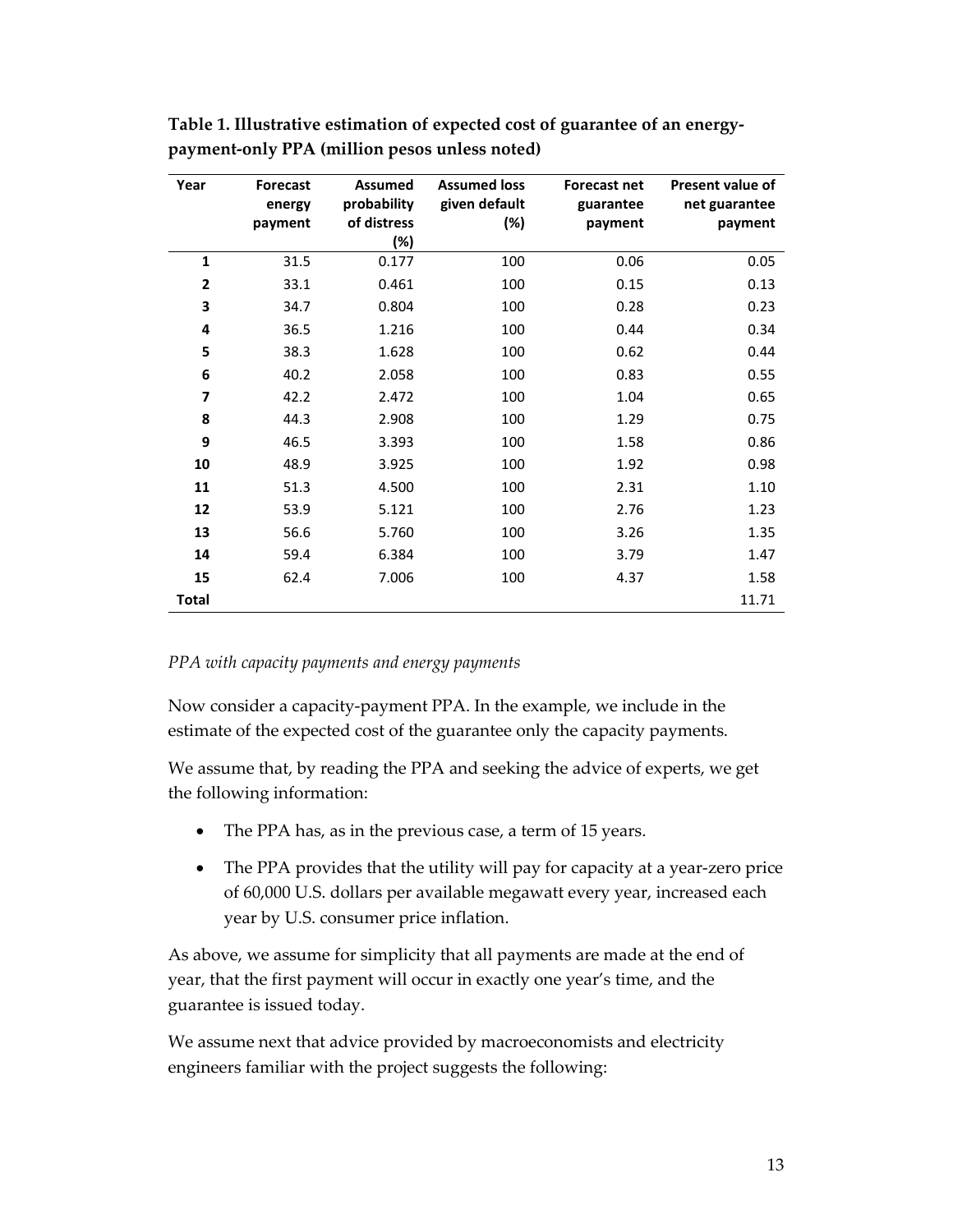- U.S. dollar inflation is forecast to be 2 percent a year over the term of the PPA.
- The forecast average capacity of the plant is 200 MW. (This forecast might be derived from data on the maximum capacity of the plant and an estimate of the percentage of the time it will be available, given maintenance requirements and the possibility of breakdowns.)

Finally, we assume that the advice of financial experts suggests that

- The actual or estimated credit rating for this utility (in the absence of government support) by, say, Moody's is B. (We assume, that is, the utility in this example has poorer credit than the utility in the previous example.)
- As above, the best estimate of the relationship between Moody's credit rating and cumulative probabilities of default is that given in Moody's (2017, Exhibit 33).
- As above, the forecast loss given default is 100 percent.
- The risk-free rate of interest in U.S. dollars is 2 percent a year. This rate can be driven from the U.S. long-term government bond yields.

We can then use these assumptions to arrive at an estimate of the expected cost of the guarantee (see Table 2).

- Given the real price of capacity (\$60,000/MW every year), forecast U.S. inflation of 2 percent a year, and forecast average available capacity of 200MW, the utility's forecast payment in year 1 is \$12.2 million. In each following year, the forecast payment increases with U.S. inflation by 2 percent.
- In the first year, the assumed probability of distress is 3.573 percent, so the estimate of the government's expected payment is approximately \$0.4 million. Because the loss given default is assumed to be 100 percent, this is also the net payment. The estimated expected net payment increases each year partly because of inflation but mainly because of increases in the cumulative probability of default.
- Discounted at a rate of 2 percent of year, the estimated expected net payment in the first year has a present value of approximately \$0.4 million. In the following years, discounting slowly reduces the present value of the estimated expected payments.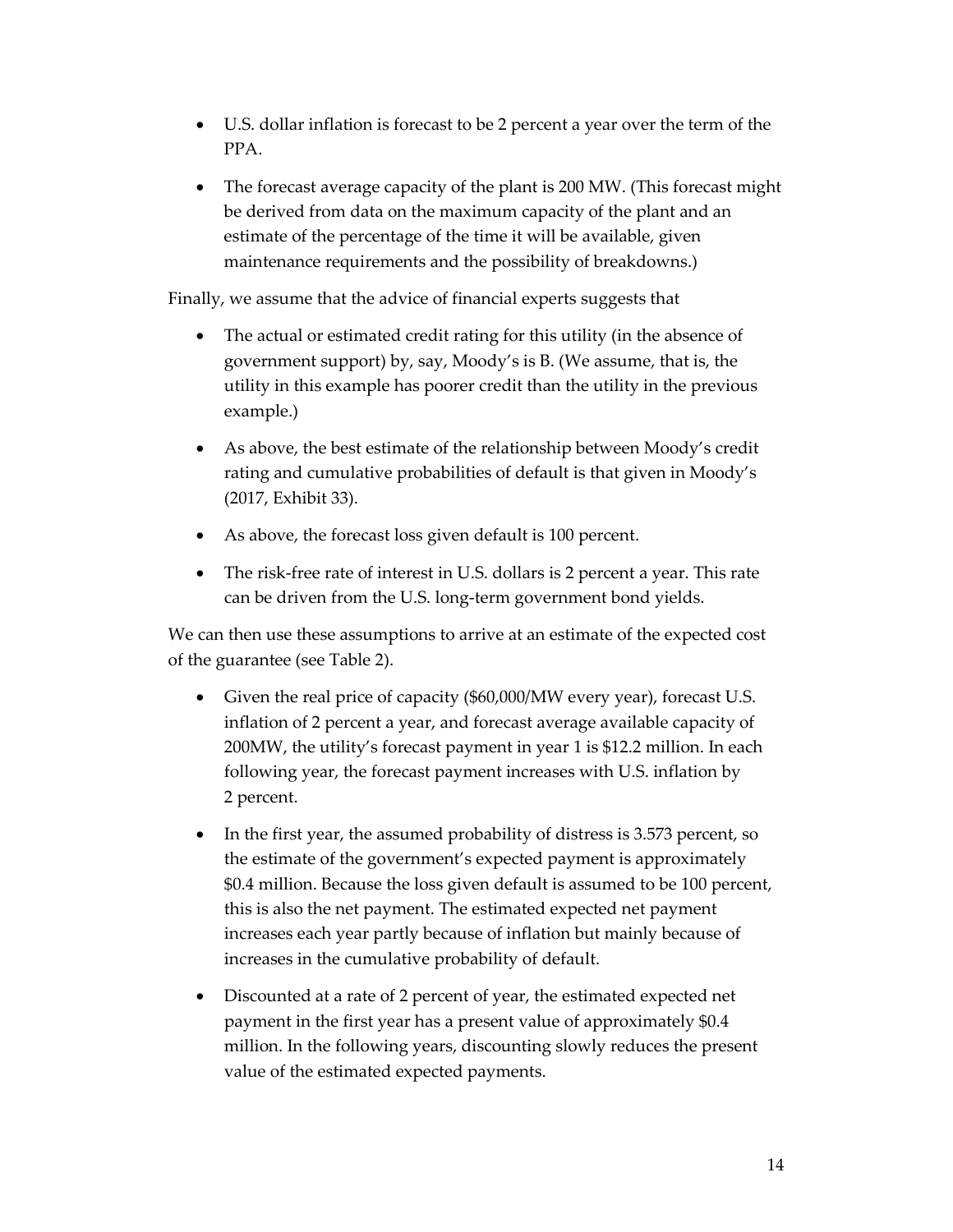• The estimated expected cost of the guarantee is the sum of the present values of the payments, which works out to be approximately \$51.0 million.

| Year                    | <b>Forecast</b> | <b>Assumed</b> | <b>Assumed loss</b> | <b>Forecast net</b> | <b>Present value of</b> |
|-------------------------|-----------------|----------------|---------------------|---------------------|-------------------------|
|                         | energy          | probability    | given default       | guarantee           | net guarantee           |
|                         | payment         | of distress    | (%)                 | payment             | payment                 |
|                         |                 | (%)            |                     |                     |                         |
| 1                       | 12.2            | 3.573          | 100                 | 0.4                 | 0.43                    |
| 2                       | 12.5            | 8.436          | 100                 | 1.1                 | 1.01                    |
| 3                       | 12.7            | 13.377         | 100                 | 1.7                 | 1.61                    |
| 4                       | 13.0            | 17.828         | 100                 | 2.3                 | 2.14                    |
| 5                       | 13.2            | 21.908         | 100                 | 2.9                 | 2.63                    |
| 6                       | 13.5            | 25.556         | 100                 | 3.5                 | 3.07                    |
| $\overline{\mathbf{z}}$ | 13.8            | 28.857         | 100                 | 4.0                 | 3.46                    |
| 8                       | 14.1            | 31.644         | 100                 | 4.4                 | 3.80                    |
| 9                       | 14.3            | 34.121         | 100                 | 4.9                 | 4.09                    |
| 10                      | 14.6            | 36.177         | 100                 | 5.3                 | 4.34                    |
| 11                      | 14.9            | 37.857         | 100                 | 5.6                 | 4.54                    |
| 12                      | 15.2            | 39.302         | 100                 | 6.0                 | 4.72                    |
| 13                      | 15.5            | 40.704         | 100                 | 6.3                 | 4.88                    |
| 14                      | 15.8            | 42.213         | 100                 | 6.7                 | 5.07                    |
| 15                      | 16.2            | 43.658         | 100                 | 7.1                 | 5.24                    |
| <b>Total</b>            |                 |                |                     |                     | 51.03                   |

**Table 2. Illustrative estimation of the expected cost of guarantee of capacity payments (million dollars unless noted)**

# <span id="page-16-0"></span>**VI. Concluding Comments**

The paper has set out a method for getting an approximate valuation of a government guarantee of a state-owned electricity utility's payment obligations to an IPP under a PPA. To conclude, we briefly discuss some possible extensions of the approach and some of its limitations.

The paper has considered a single guarantee of obligations under a simple PPA at the time at which the ministry of finance is being asked to grant it. Various extensions could be considered. First, the method can easily be used to reestimate the cost of the guarantee periodically. The inputs to the calculation just need to be updated. Second, the ministry may also want to estimate the expected cost of a portfolio of guarantees. Estimating the *risks* created by a portfolio of guarantees is not straightforward since measures of risk generally do not sum: the risk of a portfolio of guarantees is not the sum of the risks of the individual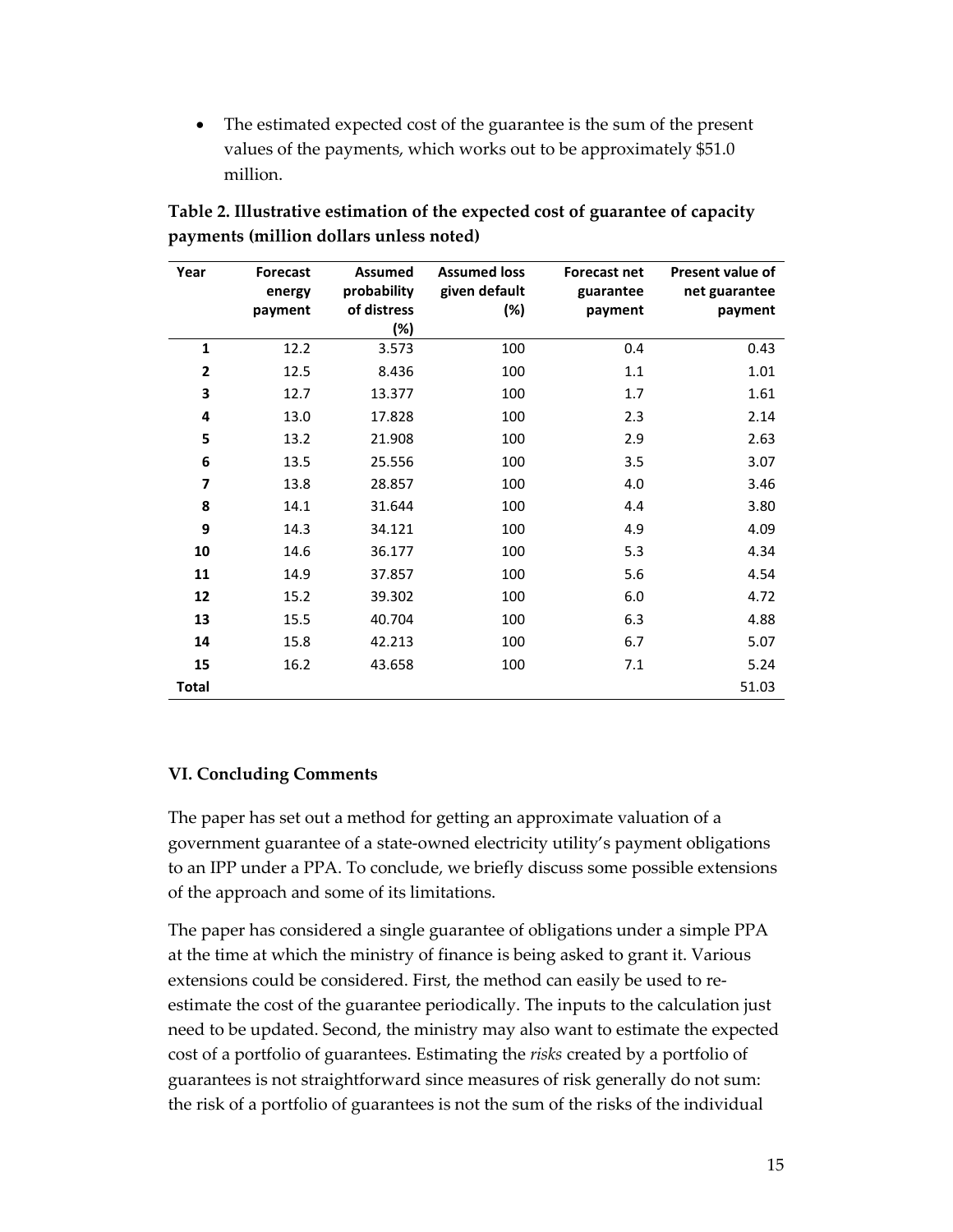guarantees. But the expected cost of the portfolio is just the sum of the expected cost of the individual guarantees. So, the method could be used to estimate the expected cost of a portfolio of guarantees. Third, the method might also be used to estimate the expected costs of guarantees of payment obligations under contracts other than a PPA, such as a bulk-water-supply contract between a water utility and independent water-supply company.

Several limitations of the method should also be noted. First, as just noted, the estimate is an estimate of the *expected cost* of a guarantee, but not its risk. It does not, for example, provide any estimate of cash-flow-at-risk (e.g., the 95<sup>th</sup>) percentile of the distribution of the government's payments in the next year).

Second, and as discussed earlier, the method is most clearly applicable to debtlike payments in PPAs; that is, those that are nondiscretionary. It is not so clearly applicable to discretionary payments such as the energy payments in a capacitypayment PPA.

Third, even in cases in which it is clearly applicable, the estimate of the expected cost will not be precise. Many of the inputs to the calculation are estimates, some of them probably quite rough. For example, if the utility does not have its own credit rating, the ministry of finance will have to estimate the rating, and its estimate may not be accurate. The future relationship between credit ratings and probabilities of default may differ from the past relationship. The probability of defaulting on a payment obligation in a PPA may be different from the probability of defaulting on (conventional) debt. Forecasts of the available capacity of the power plant and the energy it produces may prove to be wide of the mark. And so on.

Fourth, the estimation of the cost of government guarantees of the obligations of state-owned enterprises (whether related to PPAs or conventional debt) raises some specific issues. Governments seldom wait until such a guarantee is officially called before intervening; instead, they prevent the call of the guarantee. The expected cost to the government may not be very different, but it may not (as assumed here) be identical. Related to this, the calling of the guarantee does not necessarily mean (as assumed here) that the government will have to meet all the PPA obligations for the entire remaining term of the agreement.

Fifth, there are two costs of granting guarantees that the method ignores. The first is simply the administrative cost of granting guarantees. The second is subtler: it is the cost of bearing risk. The estimate is of the government's expected payments, discounted at the risk-free rate of interest. It thus does not vary according to whether the payments will probably be made in good times, when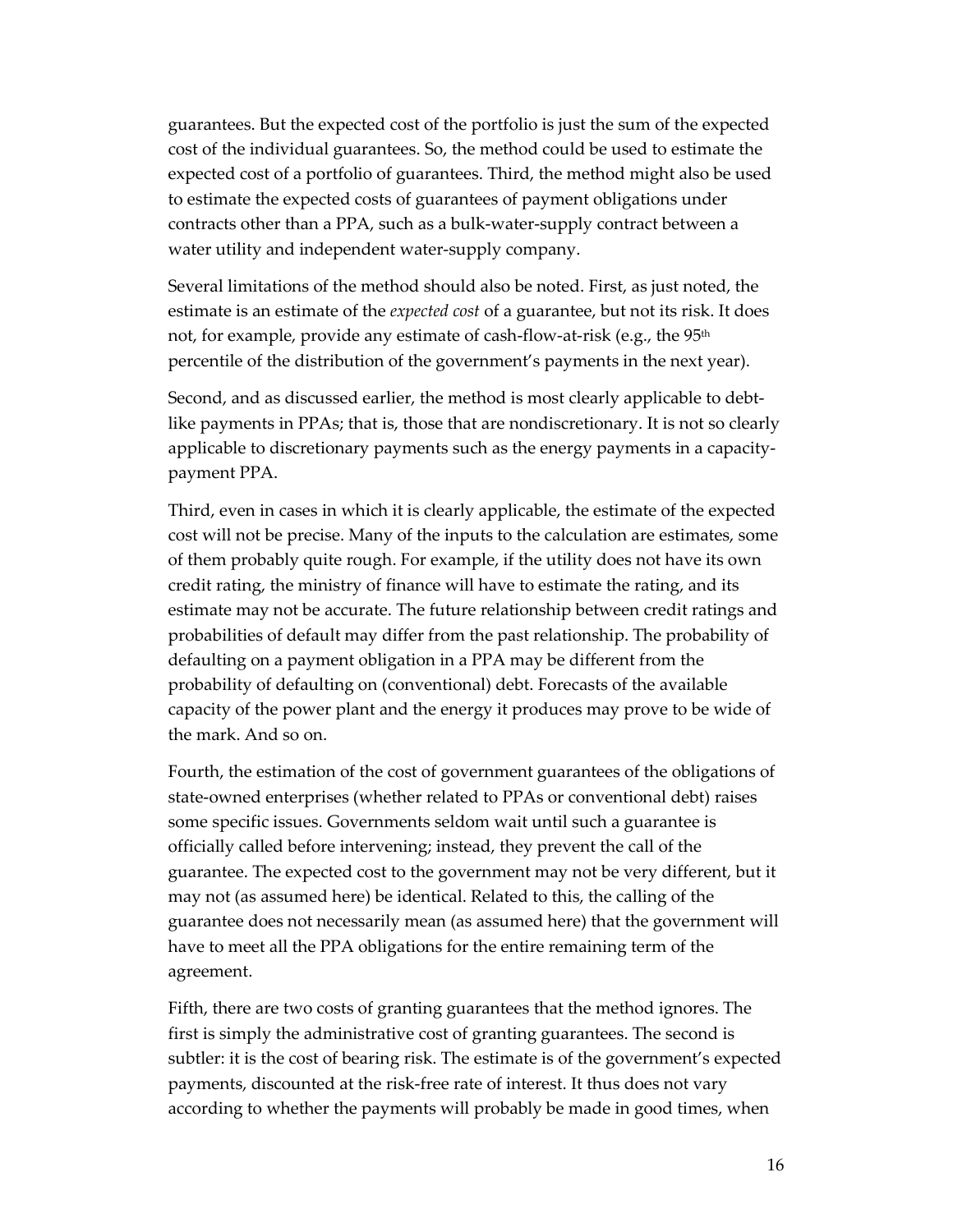the government's revenue is growing strongly and its access to finance is good, or whether the payments will probably be made in bad times, when the government's revenue is shrinking and its access to finance is limited. The cost of bearing risk is hard to estimate, but it may be significant.

Some of these problems may partly offset each other. The assumption that in the event of distress the government pays all the remaining costs of the PPA means that the estimate errs on the side of overestimating the cost of the guarantee. By contrast, counting only the cost of the capacity payments in an energy-andcapacity-payment PPA (as we did in the illustration) and ignoring the cost of bearing risk means that that estimate errs on the side of underestimating the cost of the guarantee. There is no reason, however, to think these factors will exactly offset each other. Overall, the method can be expected to give only a very rough estimate of the cost.

One way of responding to these problems is to test how the estimate of the expected cost of the guarantee varies with changes in assumptions. For example, it is possible to estimate the effects on the estimate of varying the forecast inflation rate, the discount rate, the capacity of the plant, annual energy production, the utility's estimated credit rating, the link between cumulative default probabilities and probabilities of distress, and the loss given default. In addition, by changing several assumptions at once, a variety of scenarios could be produced, including a base case, an adverse scenario, and an upside scenario.

Another way of responding to these problems is to test the approach against the results of other methods of estimating the cost of the guarantee, including the stochastic simulations mentioned in the introduction. If they give markedly different answers, more work needs to be done.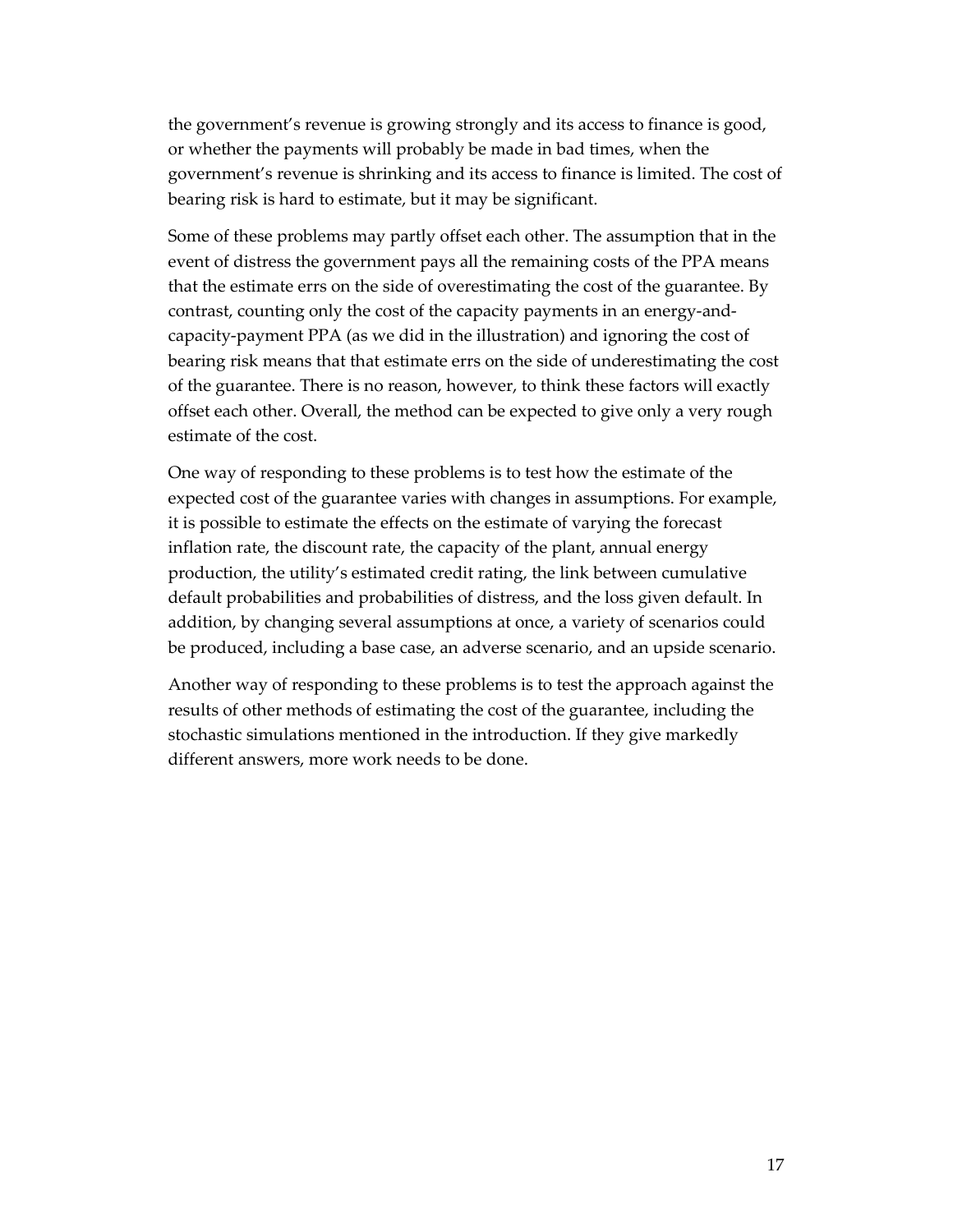#### **References**

- Albouy, Yves, and Reda Bousba. 1998. "The Impact of IPPs in Developing Countries—Out of the Crisis and into the Future." World Bank Viewpoint Note 162.
- Bachmair, Fritz Florian. 2016. "Contingent Liabilities Risk Management: A Credit Risk Analysis Framework for Sovereign Guarantees and On-Lending—Country Experiences from Colombia, Indonesia, Sweden, and Turkey." World Bank Policy Research Working Paper 7538.
- Bachmair, Fritz Florian, Çiğdem Aslan, and Mkhulu Maseko. 2019. "Managing South Africa's Exposure to Eskom: How to Evaluate the Credit Risk from the Sovereign Guarantees?" World Bank Policy Research Working Paper 8703.
- Baldwin, Carliss Y., Donald R. Lessard, and Scott P. Mason. 1983. "Budgetary Time Bombs: Controlling Government Loan Guarantees." *Canadian Public Policy*  9 (3): 338–346.
- Black, Fischer and Myron Scholes. 1973. "The Pricing of Options and Corporate Liabilities." *Journal of Political Economy* 81 (3): 637–654.
- Eberhard, Anton, Katharine Gratwick, Elvira Morella, and Pedro Antmann. 2016. *Independent Power Projects in Sub-Saharan Africa: Lessons from Five Key Countries*, Washington, DC: World Bank.
- Gray, R. David, and John Schuster. 1998. "The East Asian Financial Crisis-Fallout for Private Power Projects." World Bank Viewpoint No. 146.
- Fitch Ratings. 2015. *U.S. Public Power Rating Criteria*. May 2015.

Irwin, Timothy. 2007. *Government Guarantees: Allocating and Valuing Risk in Privately Financed Infrastructure Projects*. Washington, DC: World Bank.

- Kerf, Michel, R. David Gray, Timothy Irwin, Céline Levesque, Robert R. Taylor, and Michael Klein. 1998. *Concessions for Infrastructure: A Guide to their Design and Award*. World Bank Technical paper 399. Washington, DC: World Bank.
- Lewis, Christopher M. and Ashoka Mody. 1997. "The Management of Contingent Liabilities: A Risk Management Framework for National Governments." In *Dealing with Public Risk in Private Infrastructure*, edited by Timothy Irwin, Michael Klein, Guillermo E. Perry, and Mateen Thobani, pp. 131–153. Washington, DC: World Bank.